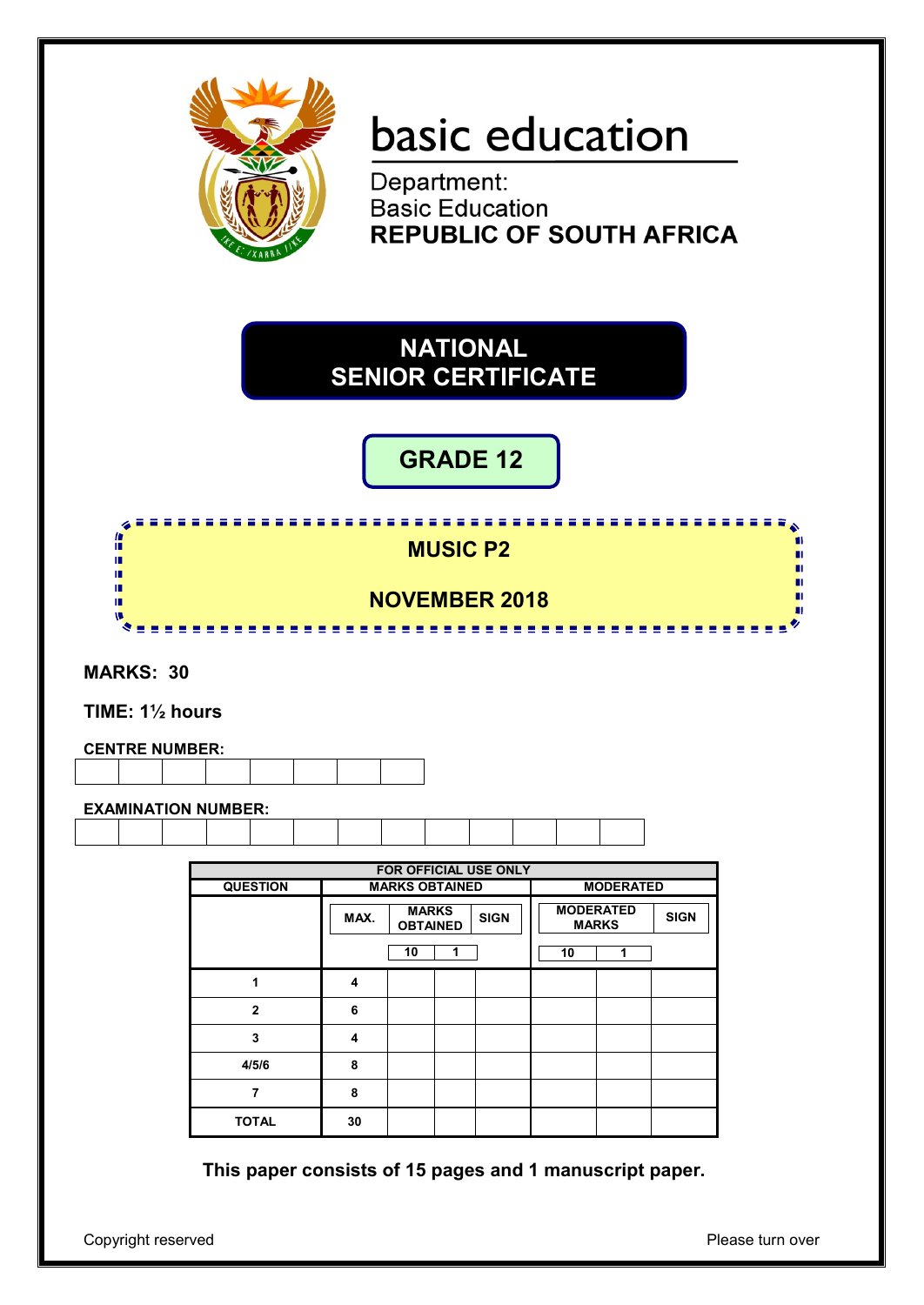#### **INSTRUCTIONS AND INFORMATION**

1. This question paper consists of THREE sections:

> SECTION A: Aural (10) SECTION B: Recognition (12) SECTION C: Form (8)

- 2. QUESTION 1, QUESTION 2, QUESTION 3 and QUESTION 7 are COMPULSORY.
- 3. Answer QUESTION 4 (Western Art Music (WAM)) OR QUESTION 5 (JAZZ) OR QUESTION 6 (Indigenous African Music (IAM)).
- 4. Write ALL your answers on this question paper. Use a pencil for music notation and blue or black ink for the other answers.
- 5. This examination will be conducted while the candidates are listening to a CD.
- 6. The music teacher of the centre must conduct the examination in the presence of the invigilator.
- 7. The last page of this question paper is manuscript paper intended for rough work. The candidate must NOT remove this page.
- 8. Candidates may NOT have access to any musical instrument for the duration of this examination.
- 9. Candidates must take note of the mark allocation of each question to provide enough information in their answers.
- 10. Write neatly and legibly.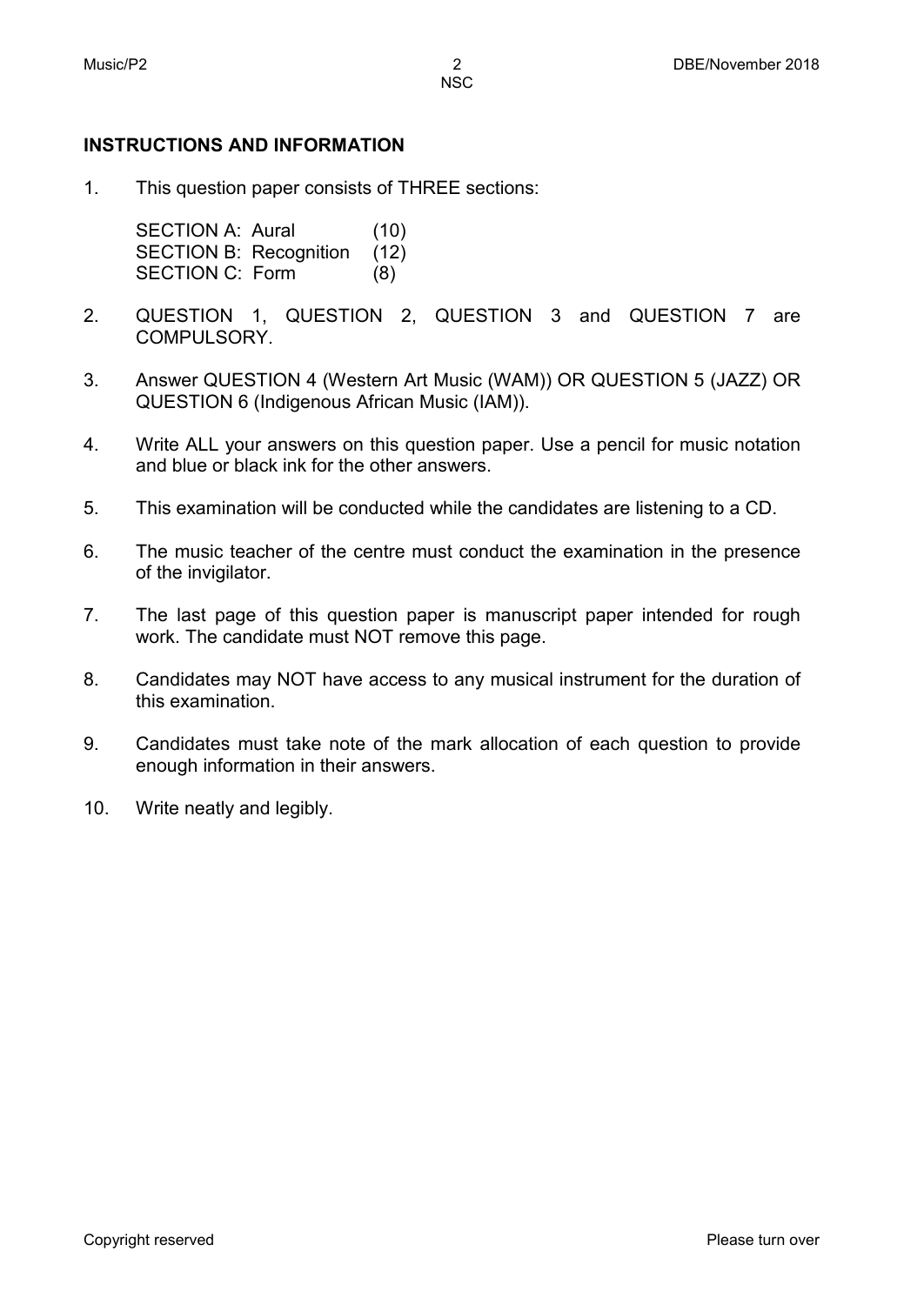#### **INSTRUCTIONS FOR THE PERSON OPERATING THE SOUND EQUIPMENT**

- 1. The instructions for the music teacher appear in the frames.
- 2. Each music extract (track) must be played the number of times specified in the question paper.
- 3. Allow adequate time between tracks to give candidates time to think and write their answers before playing the next track.
- 4. The number of the track must be announced clearly each time before it is played.
- 5. If a school offers more than one stream (Western Art Music (WAM), Jazz, Indigenous African Music (IAM)), the following guidelines must be followed:
	- Each stream must sit for the examination in a separate venue.
	- Each venue must be equipped with suitable sound equipment.
	- Each venue must have its own CD with music extracts.
	- An invigilator must be present in each venue.
- 6. The tracks must be played as follows:
	- WAM candidates: Tracks 1 to 20 and Track 33
	- JAZZ candidates: Tracks 1 to 11, Tracks 21 to 27 and Track 33
	- IAM candidates: Tracks 1 to 11 and Tracks 28 to 33
- 7. A battery-powered CD player must be available in case of a power failure.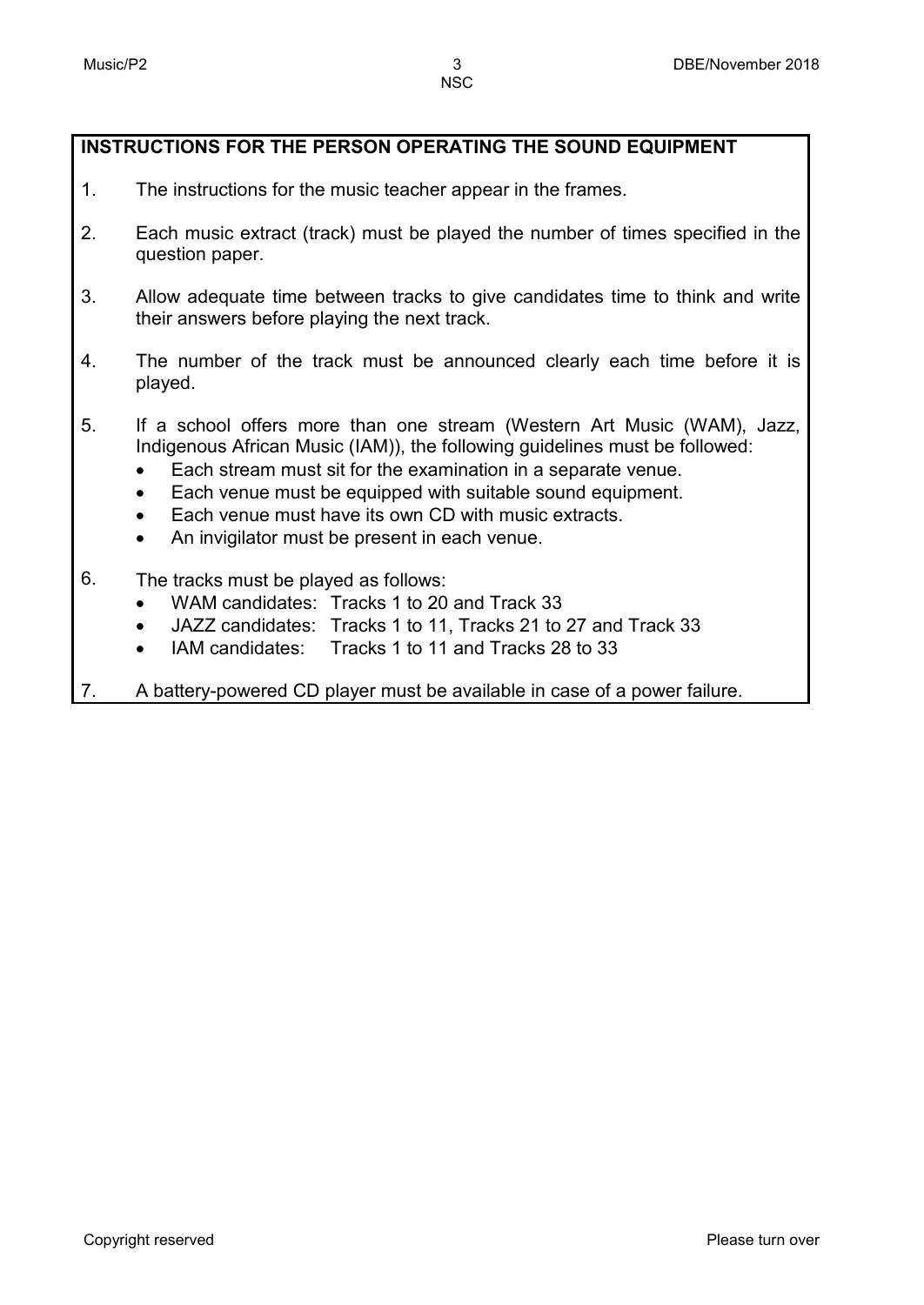#### **SECTION A: AURAL**

#### **QUESTION 1**

Play Track 1 TWICE in succession.

1.1 Listen to the melodic and rhythmic phrase. Notate the rhythm of the missing notes in bars 2–3 below.



Play Track 1 TWICE again.

Play Track 2 THREE times in succession.

1.2 Which ONE of the notations below best represents the solo voice part? Make a cross (X) in the appropriate block.



#### Play Track 2 ONCE more.

**[4]**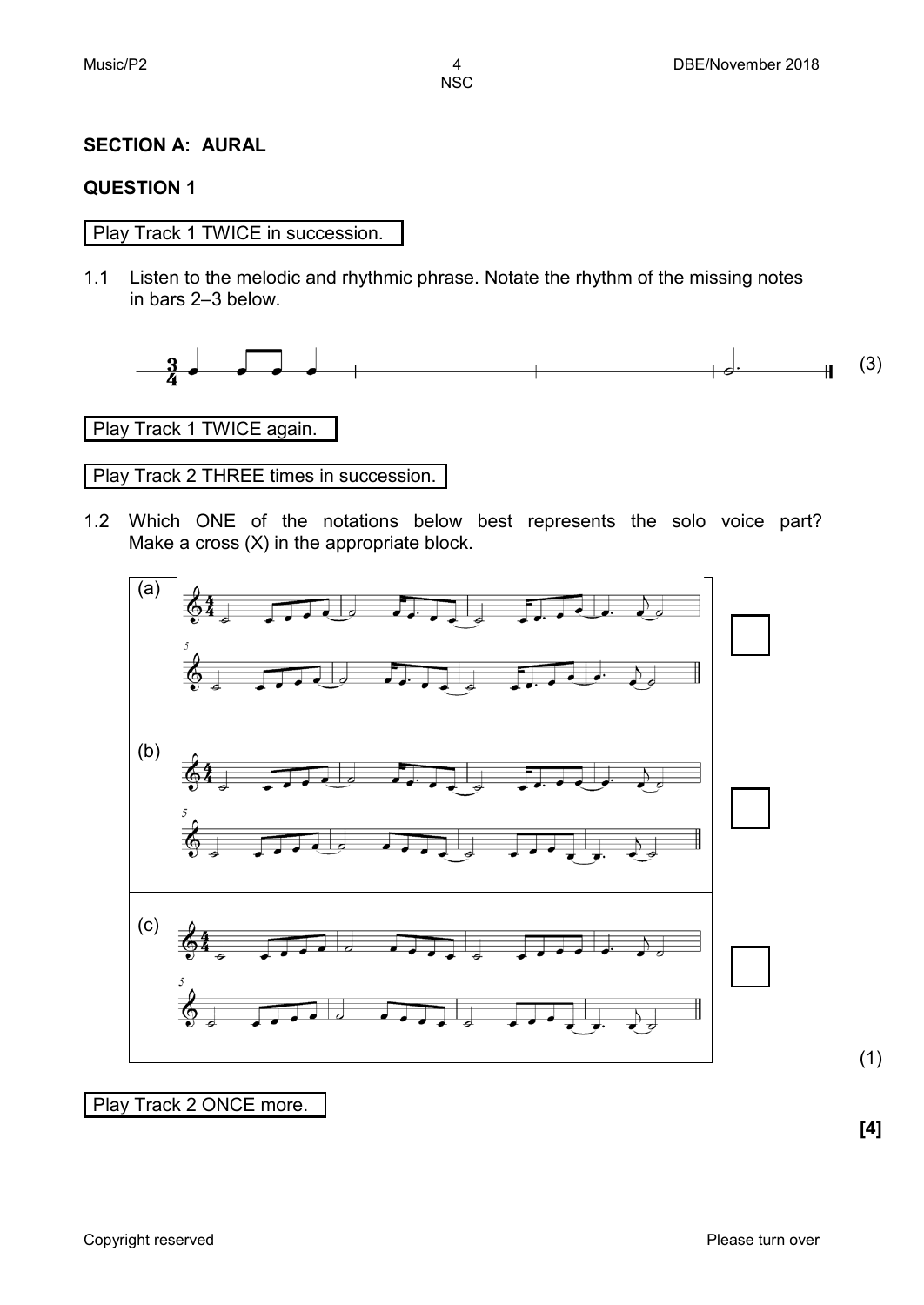#### **QUESTION 2**

#### Play Track 3 ONCE to provide a general overview.

Listen to the extract below. Answer the questions that follow.

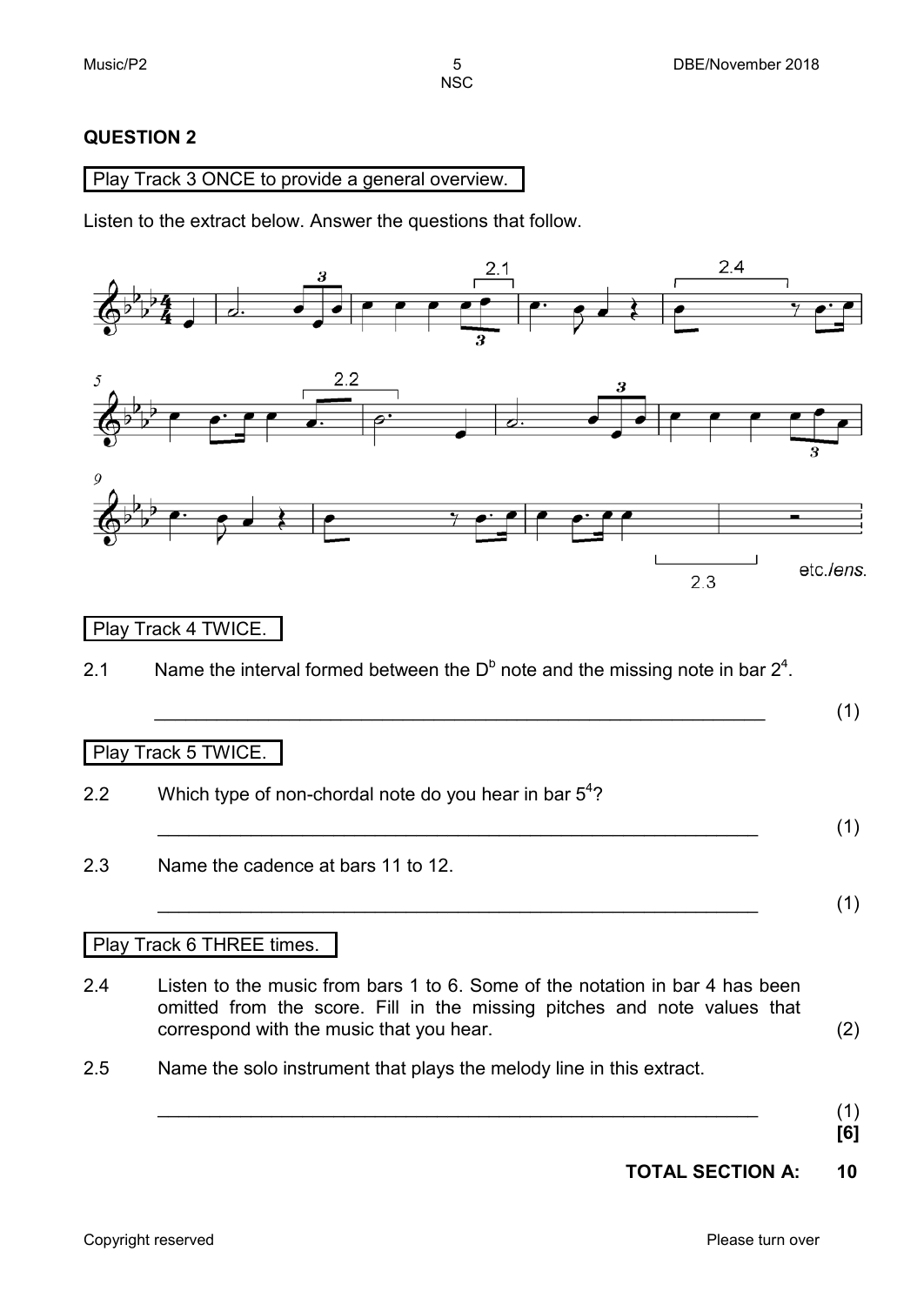#### **SECTION B: RECOGNITION OF MUSIC CONCEPTS**

#### **QUESTION 3: GENERAL LISTENING (COMPULSORY)**

Listen to the following tracks and answer the questions that follow.

#### Play Track 7 THREE times.

3.1 With which items in COLUMN A do you associate the music that you hear in Track 7? Make a cross (X) in THREE appropriate blocks.

| <b>COLUMN A</b>         | <b>Track 7</b> |
|-------------------------|----------------|
| Chromatic passage       |                |
| Adagio                  |                |
| <b>Duet</b>             |                |
| Allegretto              |                |
| String and wind quartet |                |
| Major key               |                |
| String quartet          |                |

#### Play Track 8 TWICE.

3.2 Which ONE of the following statements is CORRECT? Make a cross (X) in the appropriate block.

| <b>STATEMENT</b>                                                       |     |
|------------------------------------------------------------------------|-----|
| The extract consists of a motif, an imitation and an imperfect cadence |     |
| The extract consists of a motif, inversion and an imperfect cadence    |     |
| The extract consists of a motif, repetition and an imperfect cadence   | (1) |

Play Track 9 THREE times.

3.3 With which items in COLUMN A do you associate the music that you hear in Track 9? Make a cross (X) in THREE appropriate blocks.

| <b>COLUMN A</b>                    | Track 9 |
|------------------------------------|---------|
| Vocal melody starts with anacrusis |         |
| Triple time                        |         |
| Quadruple time                     |         |
| Swing/shuffle rhythm               |         |
| <b>Guitar introduction</b>         |         |
| 12-bar blues                       |         |
| Syllabic word setting              |         |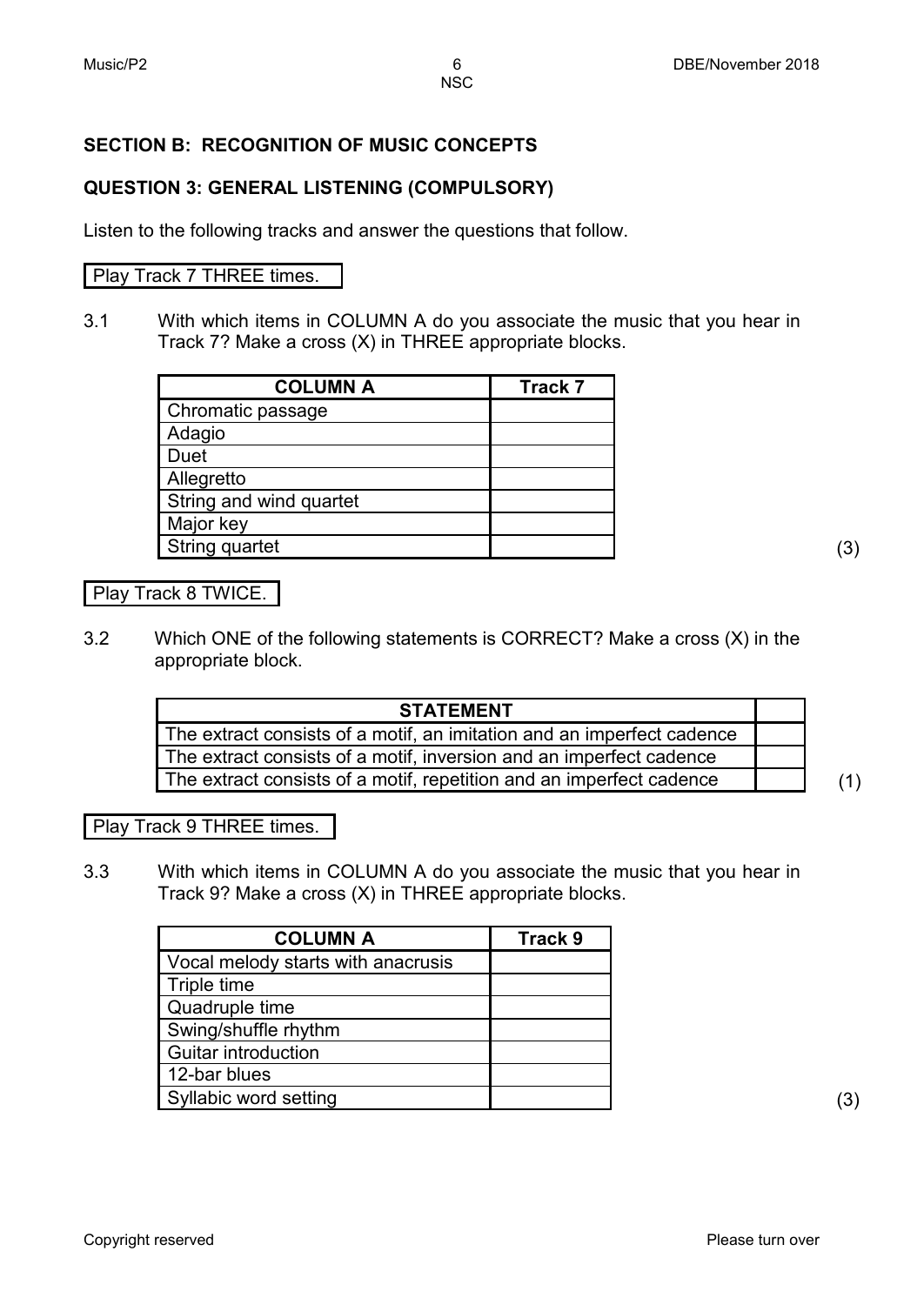#### Play Track 10 THREE times.

3.4 With which items in COLUMN A do you associate the music that you hear in Track 10? Make a cross (X) in THREE appropriate blocks.

| <b>COLUMN A</b>       | Track 10 |
|-----------------------|----------|
| Chordal accompaniment |          |
| Allegro               |          |
| Simple quadruple      |          |
| Compound triple       |          |
| Guitar introduction   |          |
| Straight rhythm       |          |
| Alto voice            |          |

Play Track 11 TWICE.

3.5 Choose any TWO items from COLUMN A and identify what you hear in COLUMN B.

| <b>COLUMN A</b>                   | <b>COLUMN B</b><br>(IDENTIFY) |  |
|-----------------------------------|-------------------------------|--|
| Solo instrument                   |                               |  |
| Prominent compositional technique |                               |  |
| Musical genre                     |                               |  |
| Texture                           |                               |  |
|                                   | $(12 \div 3)$                 |  |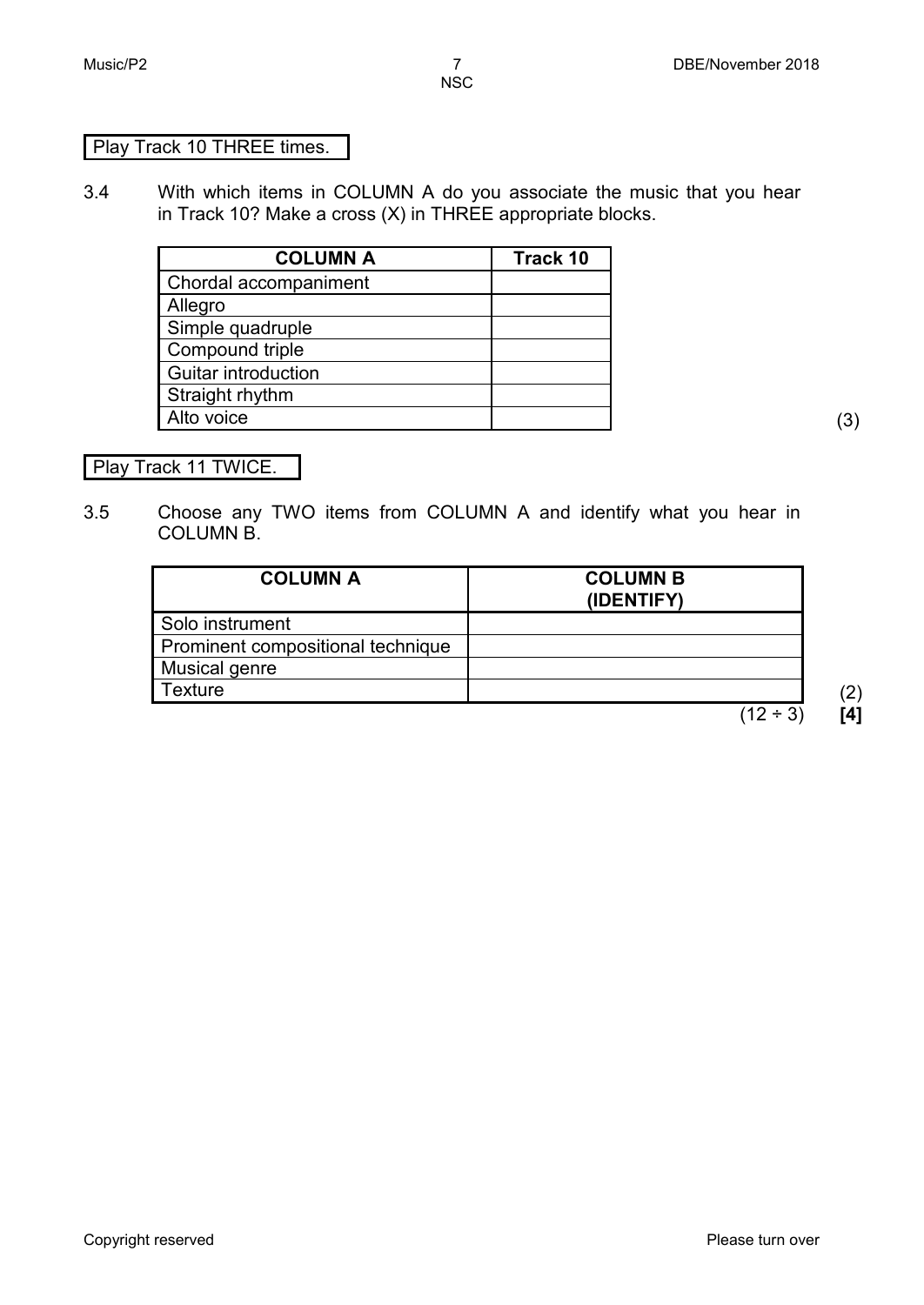#### **Answer QUESTION 4 (WAM) OR QUESTION 5 (JAZZ) OR QUESTION 6 (IAM).**

#### **QUESTION 4: WAM**

#### Play Tracks 12, 13 and 14 TWICE.

4.1 Listen to the extracts and answer the questions.

With which ONE of the characters in COLUMN A do you associate EACH track? Make a cross (X) in the appropriate block for each track.

| <b>COLUMN A</b> | Track 12 | Track 13 | Track 14 |
|-----------------|----------|----------|----------|
| Papageno        |          |          |          |
| Tamino          |          |          |          |
| Sarastro        |          |          |          |
| Monastatos      |          |          |          |
| Pamina          |          |          |          |

Play Track 15 TWICE.

- 4.2 Give a suitable Italian term to describe the tempo of the music in this extract.
	- **\_\_\_\_\_\_\_\_\_\_\_\_\_\_\_\_\_\_\_\_\_\_\_\_\_\_\_\_\_\_\_\_\_\_\_\_\_\_\_\_\_\_\_\_\_\_\_\_\_\_\_\_\_\_\_\_\_\_** (1)
- 4.3 Name the wind instrument heard at the end of this extract.

**\_\_\_\_\_\_\_\_\_\_\_\_\_\_\_\_\_\_\_\_\_\_\_\_\_\_\_\_\_\_\_\_\_\_\_\_\_\_\_\_\_\_\_\_\_\_\_\_\_\_\_\_\_\_\_\_\_\_** (1)

#### Play Track 16 TWICE.

4.4 Which item describes the compositional technique used in this extract? Choose from the list below. Make a cross (X) in the appropriate block.

| <b>Melodic</b>   | Descending | Rhythmic  | Ascending |  |
|------------------|------------|-----------|-----------|--|
| <b>Inversion</b> | sequence   | variation | sequence  |  |

Play Track 17 TWICE.

4.5 What is the title of the movement from which this extract is taken?

\_\_\_\_\_\_\_\_\_\_\_\_\_\_\_\_\_\_\_\_\_\_\_\_\_\_\_\_\_\_\_\_\_\_\_\_\_\_\_\_\_\_\_\_\_\_\_\_\_\_\_\_\_\_\_\_\_\_ (1)

Play Track 18 THREE times.

4.6 Which solo wind instrument plays the melody?

 $\hspace{2cm} (1)$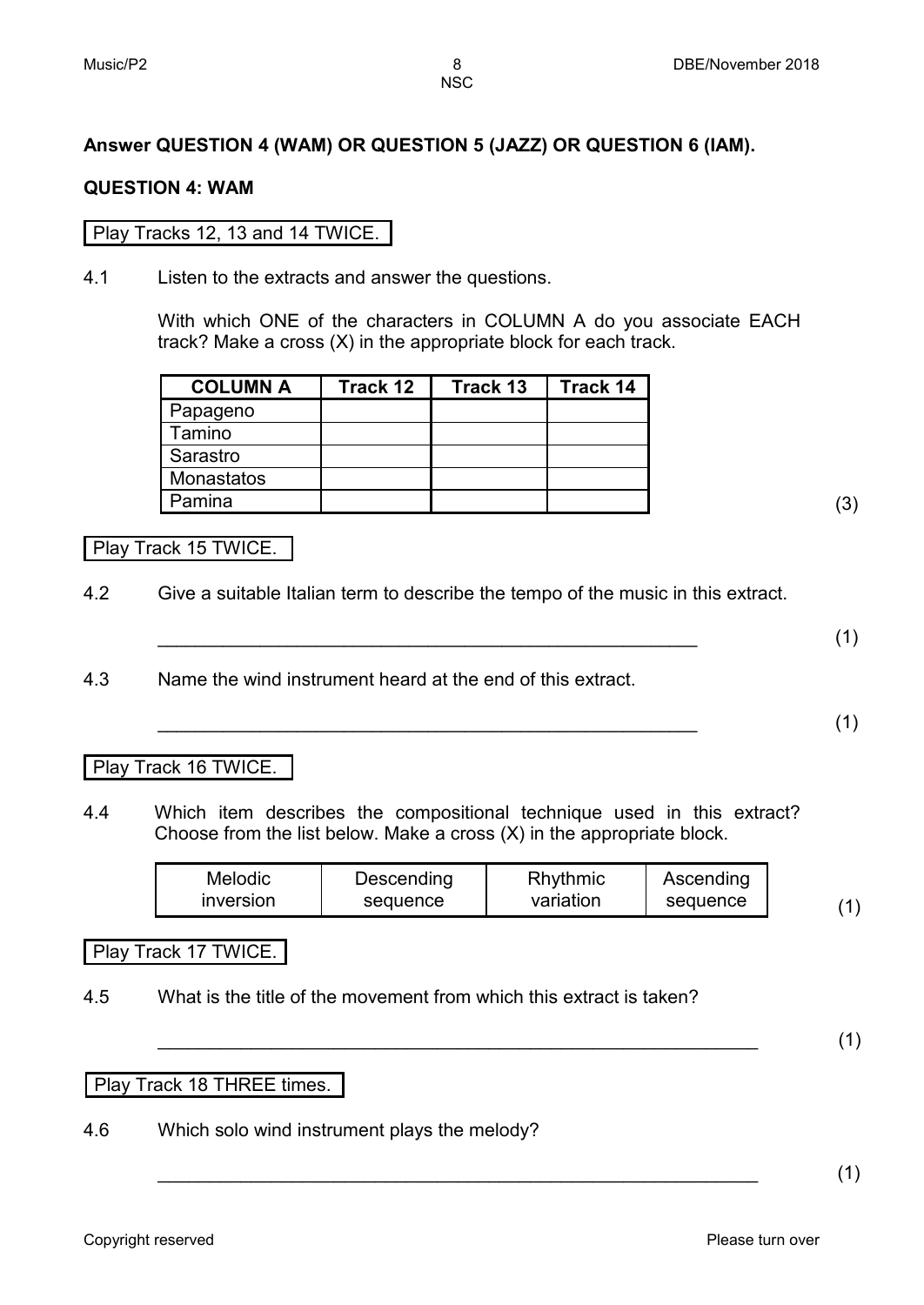4.7 Which wind instrument plays an accompaniment to this melody at the start of this extract?

\_\_\_\_\_\_\_\_\_\_\_\_\_\_\_\_\_\_\_\_\_\_\_\_\_\_\_\_\_\_\_\_\_\_\_\_\_\_\_\_\_\_\_\_\_\_\_\_\_\_\_\_\_\_\_\_\_\_

 $\hspace{2cm} (2)$ 

\_\_\_\_\_\_\_\_\_\_\_\_\_\_\_\_\_\_\_\_\_\_\_\_\_\_\_\_\_\_\_\_\_\_\_\_\_\_\_\_\_\_\_\_\_\_\_\_\_\_\_\_\_\_\_\_\_\_ (1)

- 4.8 Describe how Beethoven employs the string section in this extract.
	- Play Track 19 THREE times.
- 4.9 Choose THREE statements below that best describe the music that you hear. Make a cross (X) in THREE appropriate blocks.

| All instruments play in unison             |     |
|--------------------------------------------|-----|
| Ascending legato passages                  |     |
| Ascending chromatic scale passages         |     |
| Ascending chromatic sequences in clarinets |     |
| Long sustained note                        |     |
| <b>Clarinet solo</b>                       | (3) |

4.10 Write down the title of the work from which this extract is taken.

 $\hspace{2cm} (1)$ 

#### Play Track 20 TWICE.

4.11 Identify from which part of the work this extract is taken. Choose from the list below and make a cross (X) in the appropriate block.

| Part of work           | <b>Answer</b> |
|------------------------|---------------|
| First subject/theme    |               |
| Second subject/theme   |               |
| End of the development |               |
| Beginning of the coda  |               |

 $(16 \div 2)$  [8]

**TOTAL SECTION B: 12**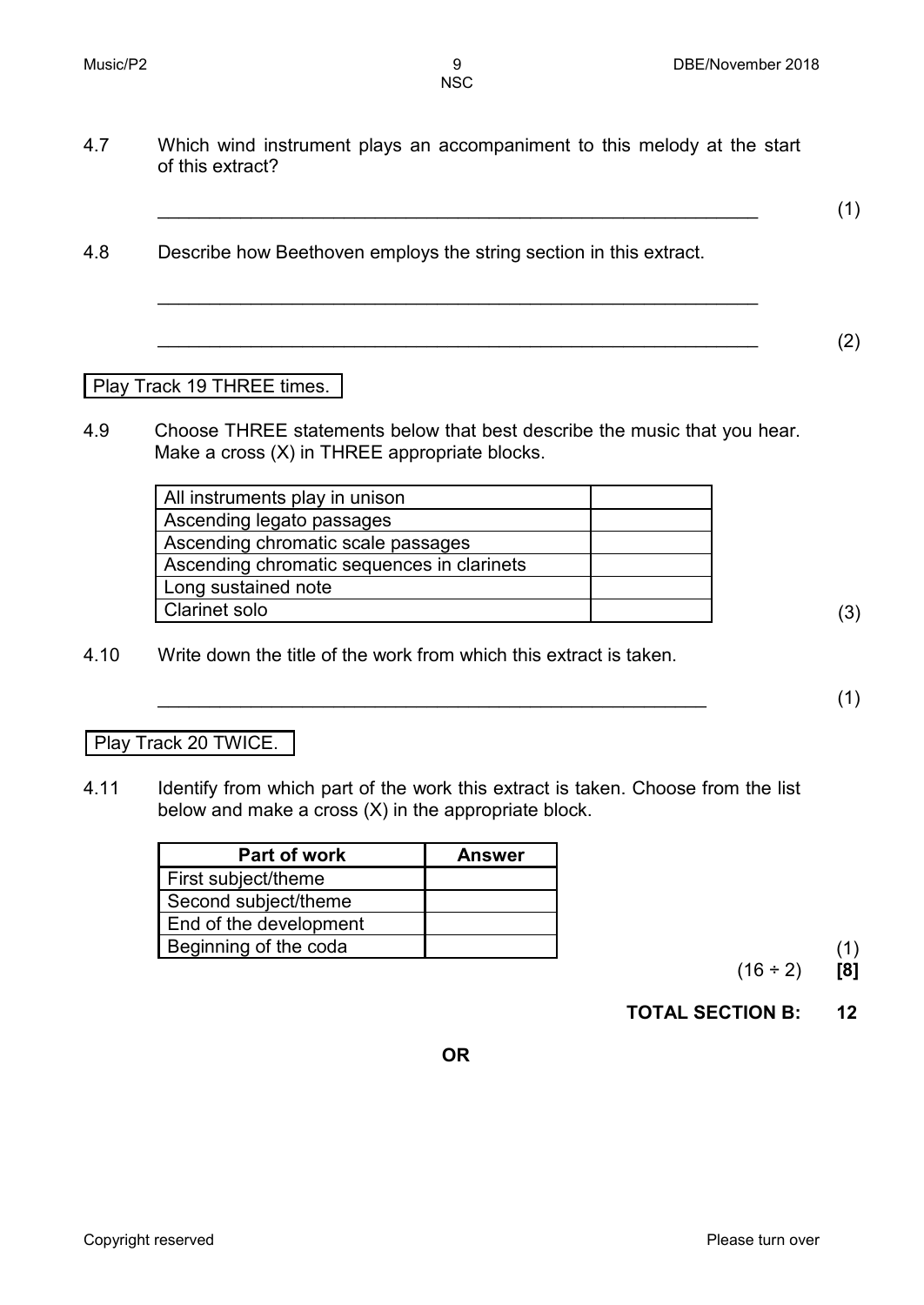#### **QUESTION 5: JAZZ**

#### Play Track 21 TWICE.

5.1 With which FOUR items in COLUMN A do you associate the music that you hear? Make a cross (X) in FOUR appropriate blocks.

| <b>COLUMN A</b>      | <b>Answers</b> |
|----------------------|----------------|
| Mbaqanga             |                |
| Pentatonic           |                |
| Major                |                |
| Simple quadruple     |                |
| 12-bar blues         |                |
| Cape jazz            |                |
| $= 110$              |                |
| Kwela                |                |
| Harmonic chord cycle |                |

#### Play Track 22 TWICE.

5.2 Which item describes the melodic movement of the horn section? Make a cross (X) in the appropriate block.

| Chromatic passage    |  |
|----------------------|--|
| Group improvisation  |  |
| Ascending sequences  |  |
| Descending sequences |  |

Play Track 23 TWICE.

5.3 Apart from the drum kit, name ONE other instrument that forms part of the rhythm section in this extract.

#### Play Track 24 THREE times

5.4 With which ONE of the South African solo artists below do you associate this extract? Make a cross (X) in the appropriate block.

| Robbie Jansen | <b>Philip Tabane</b> | Zim Ngqawana | Hugh Masekela |  |
|---------------|----------------------|--------------|---------------|--|
|               |                      |              |               |  |

**\_\_\_\_\_\_\_\_\_\_\_\_\_\_\_\_\_\_\_\_\_\_\_\_\_\_\_\_\_\_\_\_\_\_\_\_\_\_\_\_\_\_\_\_\_\_\_\_\_\_\_\_\_\_\_\_\_\_** (1)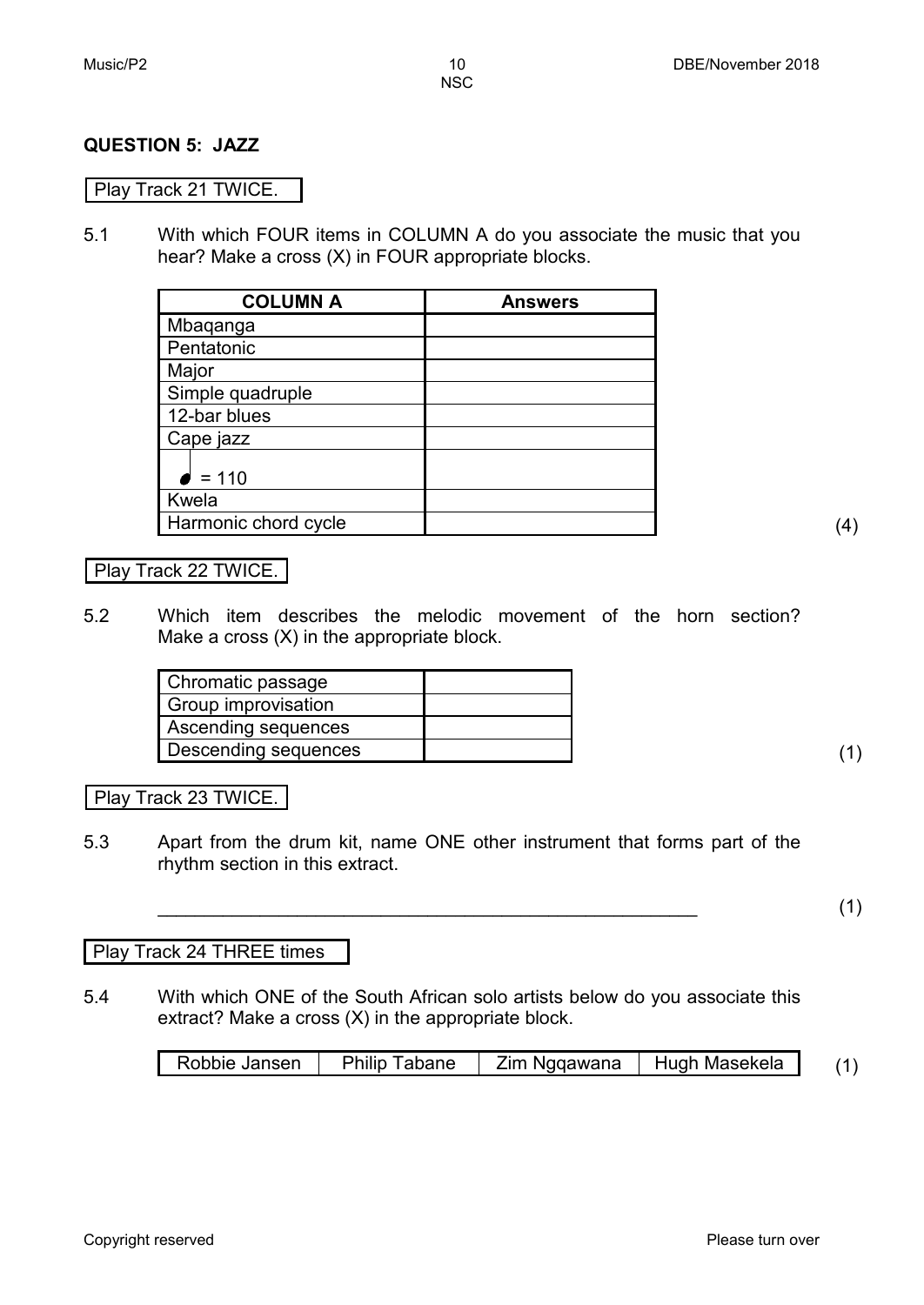5.5 With which THREE items in COLUMN A do you associate the music that you hear? Make a cross (X) in THREE appropriate blocks.

| <b>COLUMN A</b>              | <b>Answers</b> |
|------------------------------|----------------|
| Fuses Xhosa songs with blues |                |
| Abdullah Ibrahim influences  |                |
| Idiophone                    |                |
| Modal chord progression      |                |
| Improvisation                |                |
| Ceremonial atmosphere        |                |

5.6 Describe the role of the piano in this extract.

Play Track 25 THREE times.

5.7 Name the instrument that plays the accompaniment in the introduction of this extract.

\_\_\_\_\_\_\_\_\_\_\_\_\_\_\_\_\_\_\_\_\_\_\_\_\_\_\_\_\_\_\_\_\_\_\_\_\_\_\_\_\_\_\_\_\_\_\_\_\_\_\_\_\_\_\_\_\_\_\_\_\_\_

\_\_\_\_\_\_\_\_\_\_\_\_\_\_\_\_\_\_\_\_\_\_\_\_\_\_\_\_\_\_\_\_\_\_\_\_\_\_\_\_\_\_\_\_\_\_\_\_\_\_\_\_\_\_\_\_\_\_\_\_\_\_

 $\overline{\phantom{a}}$  (2)

 $\hspace{2cm}$  (1)

\_\_\_\_\_\_\_\_\_\_\_\_\_\_\_\_\_\_\_\_\_\_\_\_\_\_\_\_\_\_\_\_\_\_\_\_\_\_\_\_\_\_\_\_\_\_\_\_\_\_\_\_\_\_\_\_\_\_\_\_\_\_

\_\_\_\_\_\_\_\_\_\_\_\_\_\_\_\_\_\_\_\_\_\_\_\_\_\_\_\_\_\_\_\_\_\_\_\_\_\_\_\_\_\_\_\_\_\_\_\_\_\_\_\_\_\_\_\_\_\_\_\_\_\_

- 5.8 Describe the role of the backing singers.
	- \_\_\_\_\_\_\_\_\_\_\_\_\_\_\_\_\_\_\_\_\_\_\_\_\_\_\_\_\_\_\_\_\_\_\_\_\_\_\_\_\_\_\_\_\_\_\_\_\_\_\_\_\_\_\_\_\_\_\_\_\_\_ (2)

5.9 Name ONE group that you associate with this jazz style.

- \_\_\_\_\_\_\_\_\_\_\_\_\_\_\_\_\_\_\_\_\_\_\_\_\_\_\_\_\_\_\_\_\_\_\_\_\_\_\_\_\_\_\_\_\_\_\_\_\_\_\_\_\_\_\_\_\_\_\_\_\_\_ (1) (16 ÷ 2) **[8]**
	- **TOTAL SECTION B: 12**

**OR**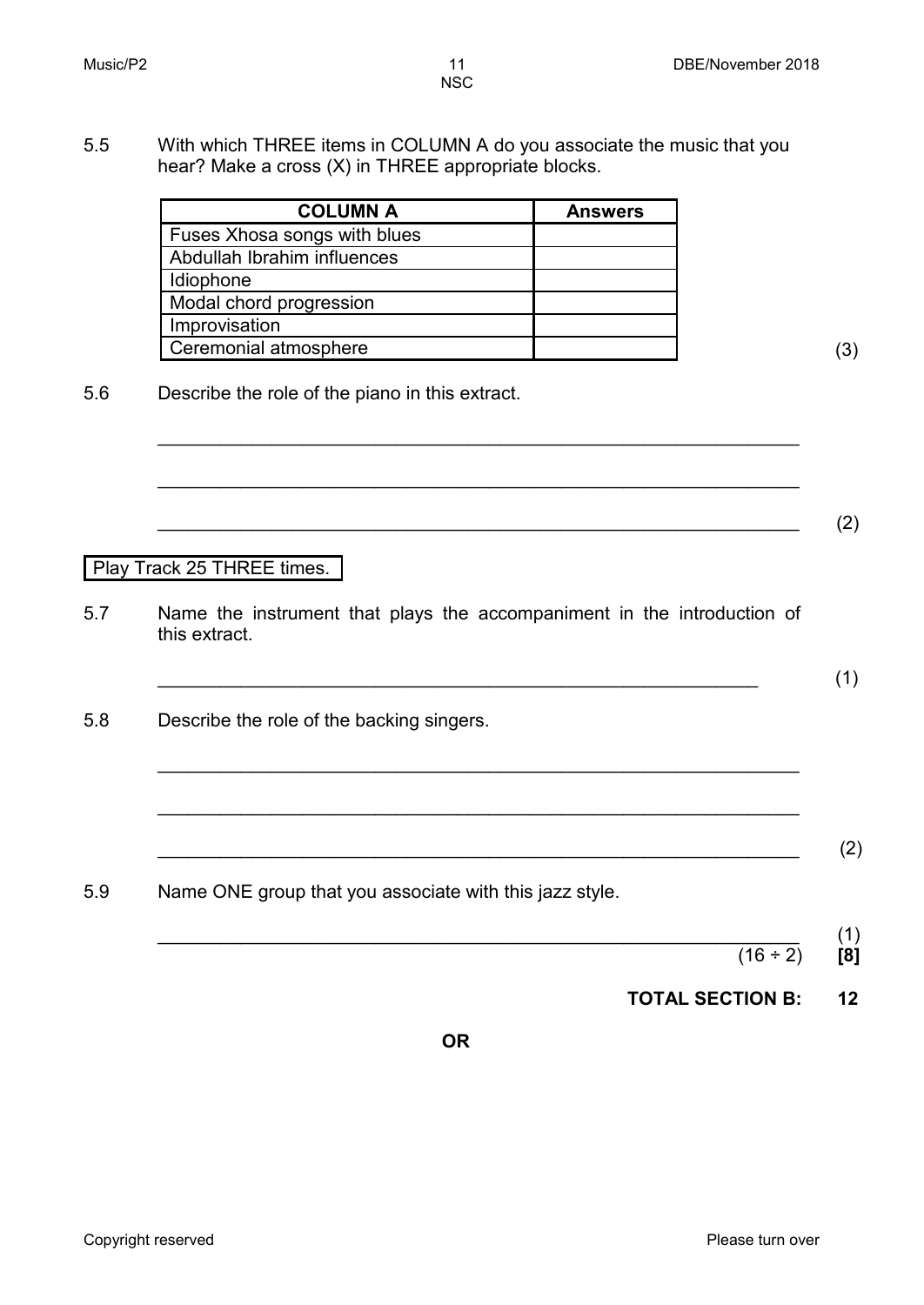#### **QUESTION 6: IAM**

#### Play Track 26 TWICE.

6.1 With which FOUR items in COLUMN A do you associate the music that you hear? Make a cross (X) in FOUR appropriate blocks.

| <b>COLUMN A</b> | <b>Answers</b> |
|-----------------|----------------|
| Mbaqanga        |                |
| Modal           |                |
| Malombo         |                |
| Umrhube         |                |
| Ululation       |                |
| Major           |                |
| Aerophone       |                |
| Concertina      |                |
| Repetition      |                |

#### Play Track 27 TWICE.

6.2 Describe the whistling that you hear.

6.3 Write down a suitable term to describe the rhythmic feature in the accompaniment.

\_\_\_\_\_\_\_\_\_\_\_\_\_\_\_\_\_\_\_\_\_\_\_\_\_\_\_\_\_\_\_\_\_\_\_\_\_\_\_\_\_\_\_\_\_\_\_\_\_\_\_\_\_\_\_\_\_\_\_\_\_\_

\_\_\_\_\_\_\_\_\_\_\_\_\_\_\_\_\_\_\_\_\_\_\_\_\_\_\_\_\_\_\_\_\_\_\_\_\_\_\_\_\_\_\_\_\_\_\_\_\_\_\_\_\_\_\_\_\_\_\_\_\_\_

\_\_\_\_\_\_\_\_\_\_\_\_\_\_\_\_\_\_\_\_\_\_\_\_\_\_\_\_\_\_\_\_\_\_\_\_\_\_\_\_\_\_\_\_\_\_\_\_\_\_\_\_\_\_\_\_\_\_\_\_\_\_ (1)

\_\_\_\_\_\_\_\_\_\_\_\_\_\_\_\_\_\_\_\_\_\_\_\_\_\_\_\_\_\_\_\_\_\_\_\_\_\_\_\_\_\_\_\_\_\_\_\_\_\_\_\_\_\_\_\_\_\_\_\_\_\_ (1)

Play Track 28 TWICE.

6.4 With which THREE items in COLUMN A do you associate the music that you hear? Make a cross (X) in THREE appropriate blocks.

| <b>COLUMN A</b> | <b>Answers</b> |
|-----------------|----------------|
| <b>Blues</b>    |                |
| Batswana        |                |
| Idiophone       |                |
| Malombo drum    |                |
| Chord cycle     |                |
| Tshikona        |                |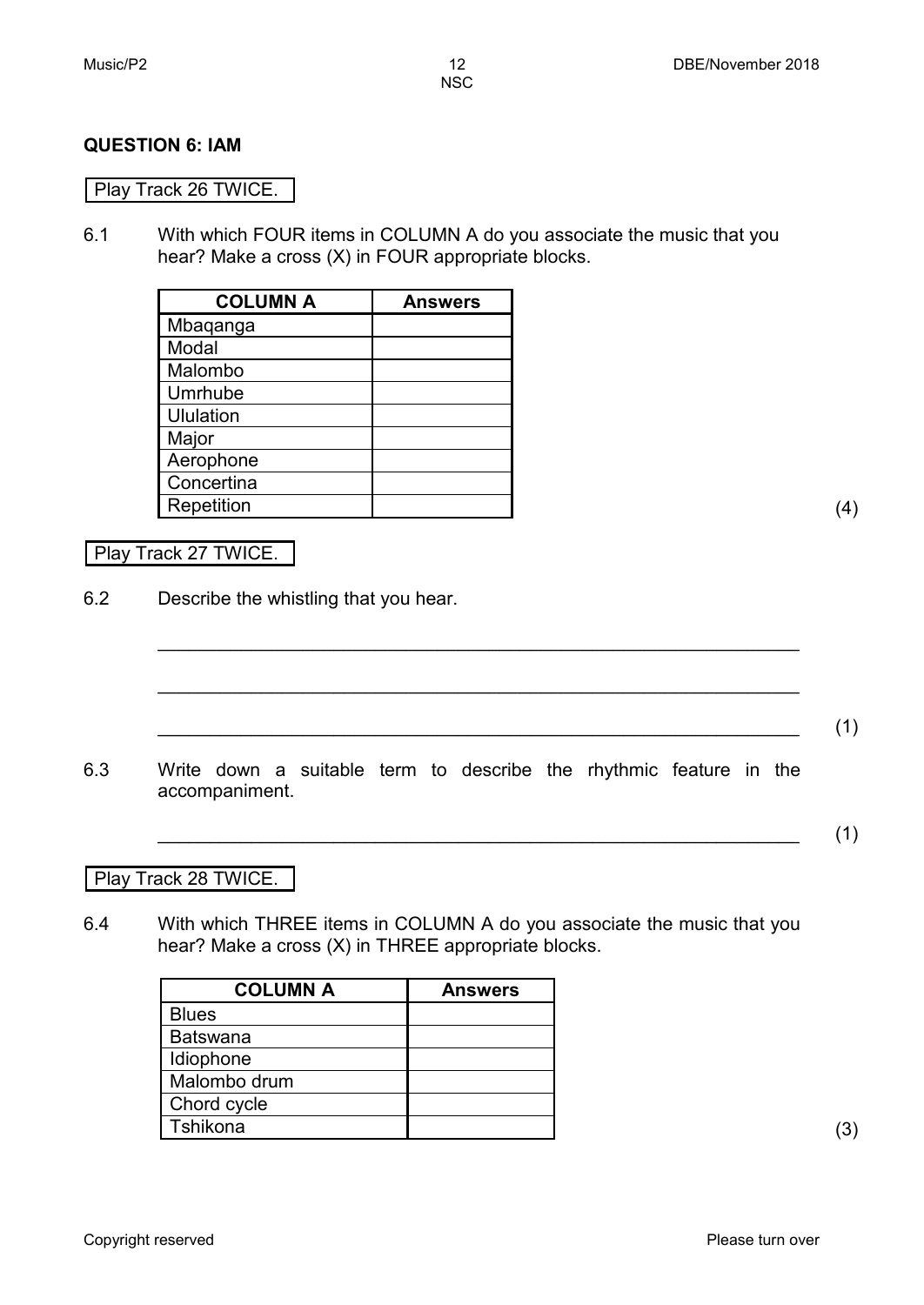## Play Tracks 29 and 30 TWICE in succession.

6.5 Identify the differences between Track 29 and Track 30. Choose only TWO items in column A for your comparison.

| <b>COLUMN A</b>     | Track 29 | Track 30 |
|---------------------|----------|----------|
| <b>Introduction</b> |          |          |
| Voice type          |          |          |
| <b>Tempo/Beat</b>   |          |          |

(4)

6.6 Name the style that you associate with both extracts.

 $\overline{\phantom{a}}$  (1)

| 6.7 | With which artists/bands do you associate EACH track? |
|-----|-------------------------------------------------------|
|     | <b>Answer:</b>                                        |

| Track 29: |               |        |
|-----------|---------------|--------|
| Track 30: |               | $\sim$ |
|           | $(16 \div 2)$ | [8]    |

| <b>TOTAL SECTION B:</b> | 12 |
|-------------------------|----|
|                         |    |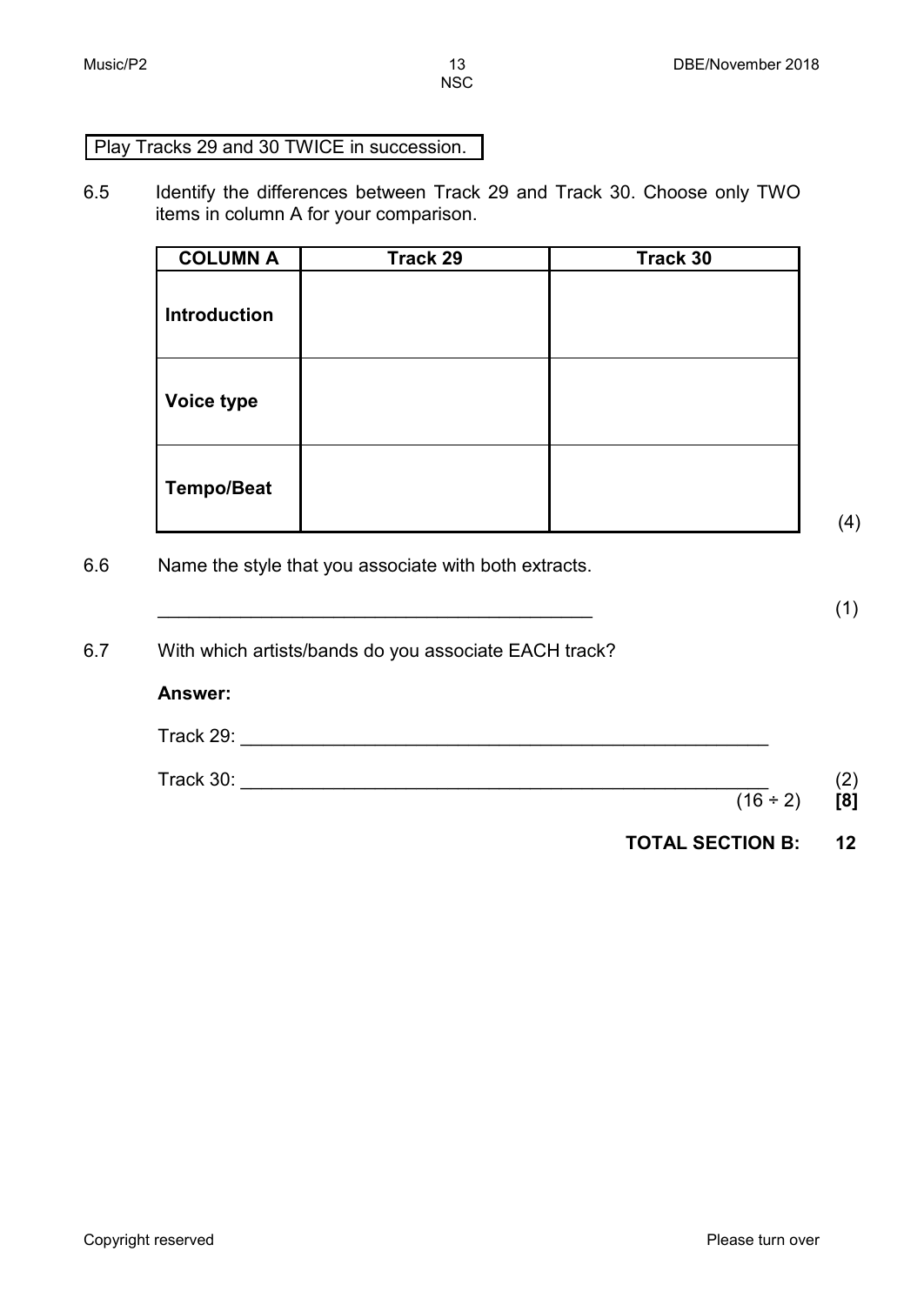#### **SECTION C: FORM**

#### **QUESTION 7**

Read and study the questions for ONE minute.

Play Track 31 ONCE to provide an overview.

Listen to the piece below while you study the score.







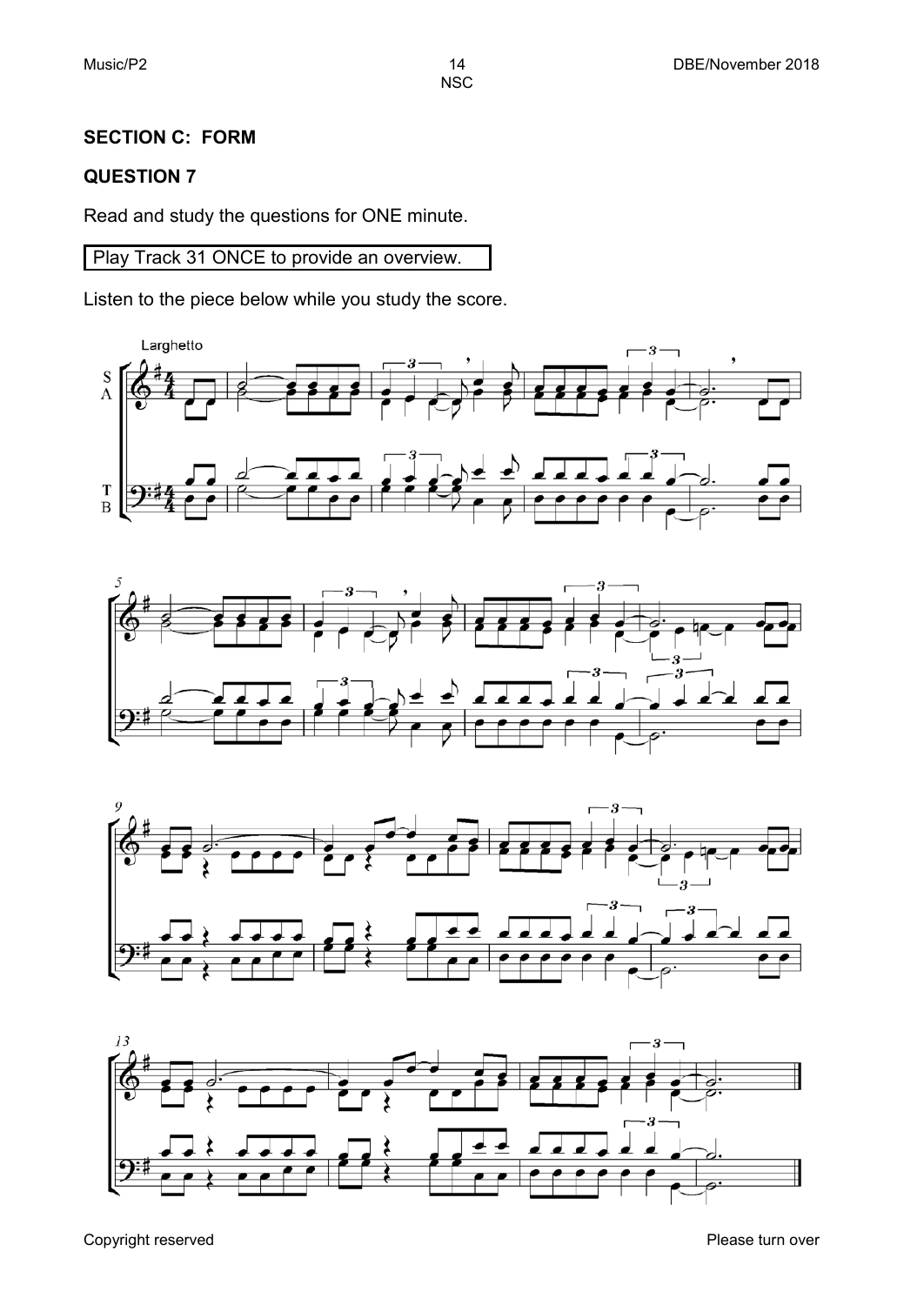(4)

**NSC** 

#### Play Track 31 again.

- 7.1 Name the form type of this piece.
- 7.2 Motivate your answer to QUESTION 7.1 by giving a schematic layout of the form of this piece. Use the table below.

\_\_\_\_\_\_\_\_\_\_\_\_\_\_\_\_\_\_\_\_\_\_\_\_\_\_\_\_\_\_\_\_\_\_\_\_\_\_\_\_\_\_\_\_\_\_\_\_\_\_\_\_\_\_\_\_\_\_\_\_\_\_ (1)

\_\_\_\_\_\_\_\_\_\_\_\_\_\_\_\_\_\_\_\_\_\_\_\_\_\_\_\_\_\_\_\_\_\_\_\_\_\_\_\_\_\_\_\_\_\_\_\_\_\_\_\_\_\_\_\_\_\_\_\_\_\_ (1)

 $\hspace{2cm} (1)$ 

| <b>Section</b> | <b>Bar numbers</b> |  |
|----------------|--------------------|--|
|                |                    |  |
|                |                    |  |
|                |                    |  |
|                |                    |  |

7.3 Name the texture type of this extract.

7.4 What is the function of the F natural in bar 8?

7.5 Which ONE of the following features is used in this piece? Make a cross (X) in the appropriate block.

| Pentatonic scale                    | Triple metre | Syncopation | Children's choir |     |
|-------------------------------------|--------------|-------------|------------------|-----|
|                                     |              |             |                  | [8] |
| Play Track 31 for a final overview. |              |             |                  |     |

### **TOTAL SECTION C: 8**

#### **GRAND TOTAL: 30**